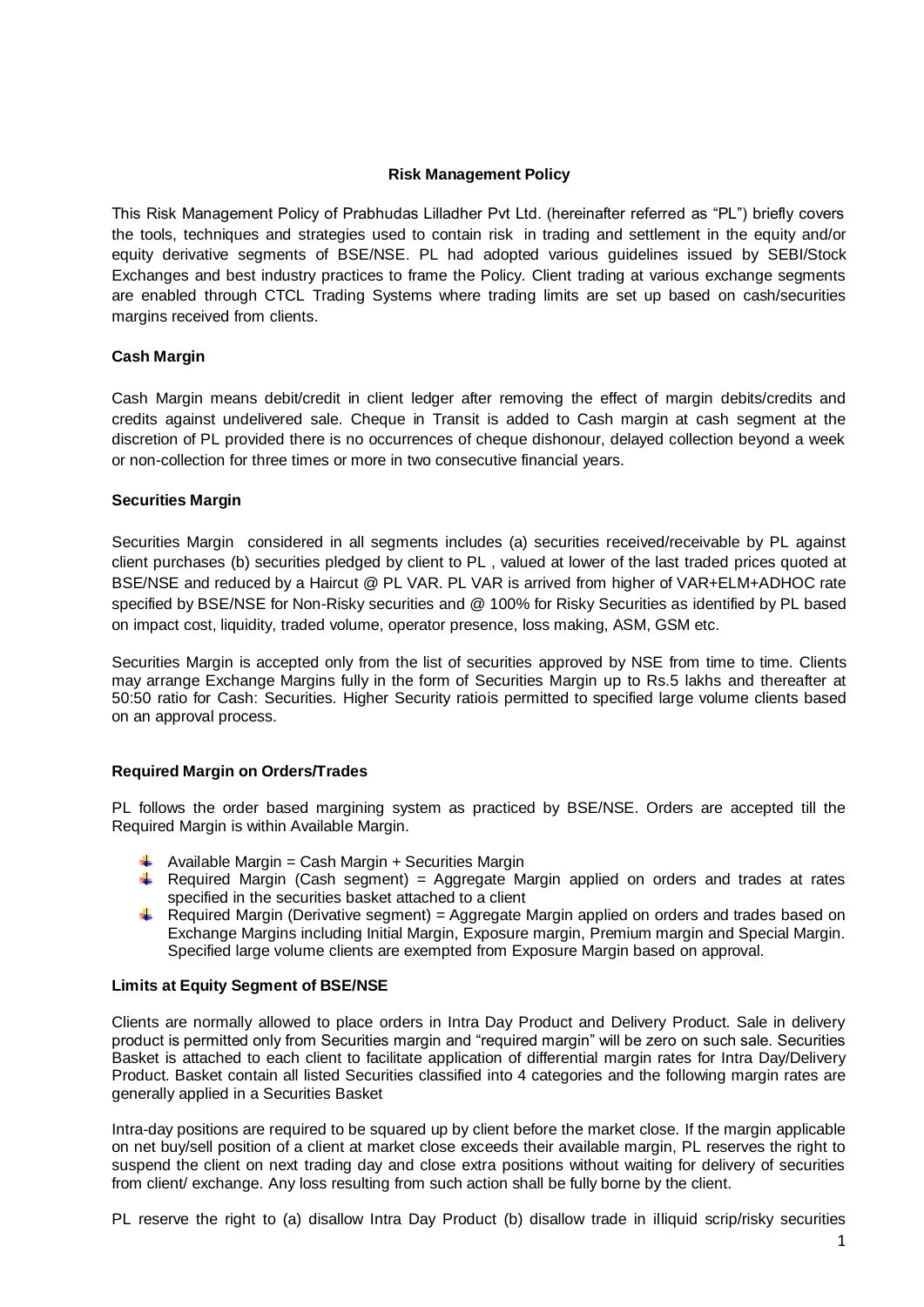unless the purchase consideration is fully paid upfront and/or securities to be sold are fully delivered upfront and (c) specify client-wise security-wise differential margin rates to product(s)

Intraday Product at with lower margin rates is permitted to specified clients subject to the following:

- $\downarrow$  Undertaking to be signed by client for MTM & Timer based Square up
- 4 Client to compulsorily provide Mobile number and own mail Id
- $\ddot{\phantom{1}}$  Client to meet margin/funds obligation preferably using on-line fund transfer
- $\downarrow$  PL to restrict Securities eligible for high leveraged intraday trading
- $\uparrow$  MTM Square-up to trigger any time during market when losses consume 90% of available margin at equity segment and shall dispose all holdings including intra-day open positions
- 4 Conversion of positions from Intra-Day to Carry Forward and vice versa subject to available margin
- Timer-based square-up to trigger at set time within last 15 minutes of market close and would square-up open intra-day trades only

### **Limits at Derivative segments of NSE**

Client are permitted to trade at Derivative Segments of NSE provided they register their mobile number and own mail Id with PL, authorise PL for Running Account and provide proof of Income details as prescribed by SEBI. Fresh positions not permitted in securities under Ban Period. PL shall reserve the right to disallow trading in Illiquid Option Counters.

Clients are normally allowed to place orders in Intraday and Carry Forward Product . Intra-day positions are required to be squared up by client before the market close. Positions built up in carry forward product shall be carried forward to next trading day.

Intraday Product with lower margin rates is permitted to specified clients subject to the following:

- $\ddot{\bullet}$  Undertaking to be signed by client for MTM & Timer based Square up
- $\ddot{\phantom{1}}$  Client to meet margin/funds obligation using on-line fund transfer
- $\ddot{\phantom{1}}$  PL to restrict the securities eligible for high leveraged intraday trading
- Special Margin rates for each instrument to be specified for Intra-day positions
- **WRTM Square-up when losses consume 90% of available Derivative margin**
- $\uparrow$  MTM Square-up to dispose all positions including intra-day / carry forward open positions
- Conversion of positions from Intra-Day to Carry Forward and vice versa subject to available margin
- Timer-based square-up to trigger at set time within last 15 minutes of market close
- $\ddot{\phantom{1}}$  Timer based square-up to clear intra-day trades only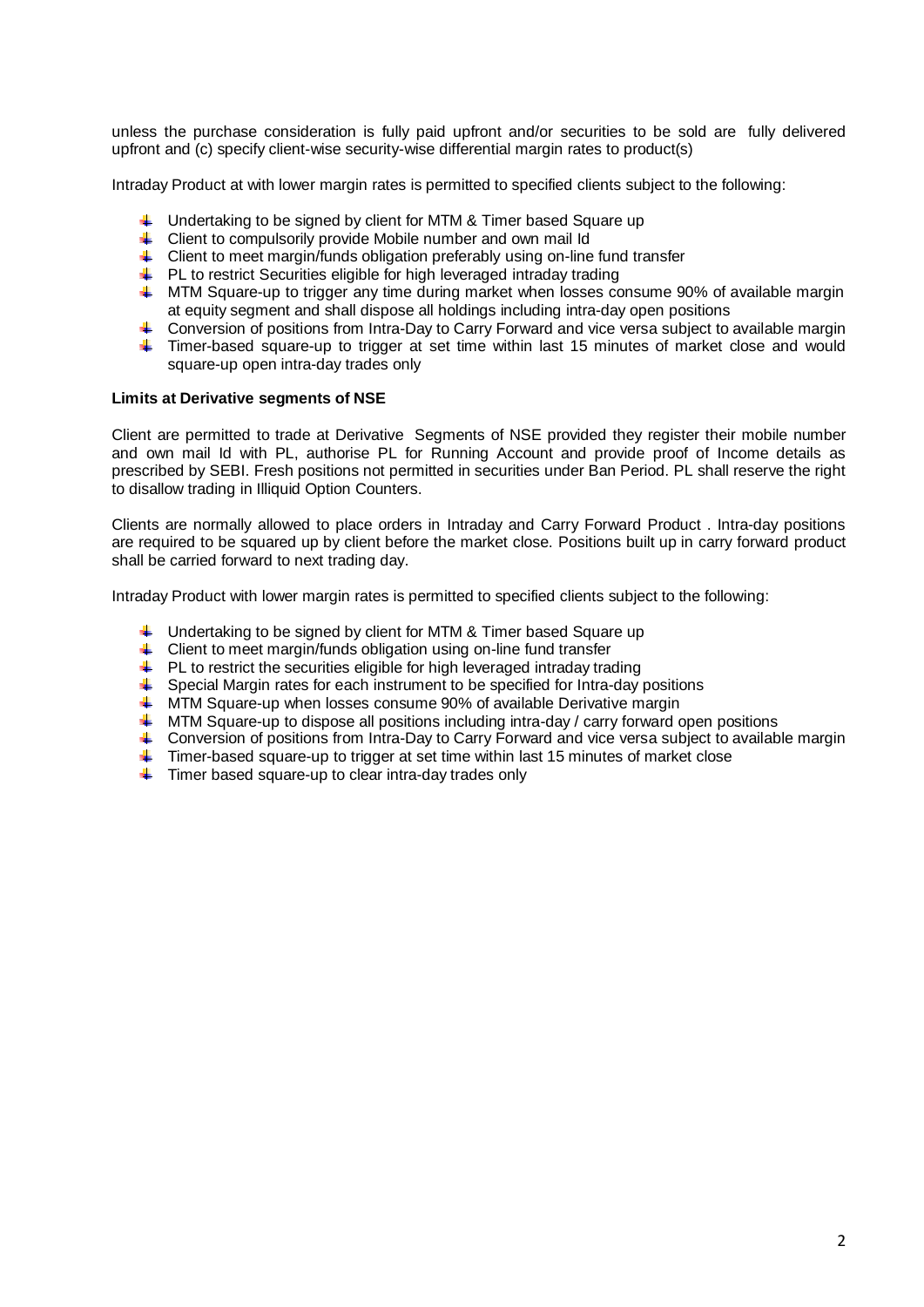# **Combined Limit across BSE/NSE Equity and NSE Derivative Segments**

- PL permits combined limit across All segments for client/group of clientsCash Margins at
- 4 Cash segment and Derivative segments to be complemented each other Fungible Cash
- **4** Margins shall enable client to take positions at any desired segment Security Margin at
- 4 Cash segment is also considered at Derivative segment and vice versa

### **Margin Calls**

- 4 Cash Segment margin calls triggered when Adjusted debit to Securities Holding ratio reach 85%.
- **E** Derivative margin calls triggered on margin shortage exceeding 10% of required margin.

### **Settlement of Funds/Securities**

### **Funds / Securities Pay-in**

- Funds/Securities Pay-in are to be settled by client as per deadline set by Exchange(s)
- 4 Cash Segment funds/securities pay-in is due by T+2 day
- $\overline{\phantom{a}}$  Derivative segments funds pay-in is due by T+1 day
- Funds pay-in is accepted from only from client's own Bank Accounts registered with PL HO
- Securities pay-in is accepted only from client from their B.O. Accounts registered with PL HO
- Short Deliveries shall result into Auction/Close-out
- ₩. Internal Short Deliveries at BSE is auctioned at BSE through Self Auction
- I Internal Short Deliveries at NSE is closed out as per NSE formula

### **Funds /Securities Pay-out**

- $\downarrow$  PL to settle pay-out as per SEBI guidelines
- Securities pay-out shall be transferred to client's B.O. A/c registered as default DP A/c with PL, on FIFO basis, after providing for client overdue.
- ↓ Direct Funds Pay-out to client can be made through fund transfer/RTGS/NEFT
- If no bank a/c registered for direct credit, effort shall be made to print cheque at the remote location of Branch/SB/AP
- $\blacksquare$  If no remote cheque print possible, cheque shall be printed at PL HO and dispatched to client
- $\blacksquare$  If authority to maintain running account is taken from client, settlement to be done once in calendar quarter/month after retaining money/security for future obligations and an additional margin @75% of current margin, as suggested by SEBI

### **Trail for Receipt of funds from clients**

- SEBI had mandated for money to be received by Broker from client's own bank account and sufficient trail of money to be obtained by Brokers for all receipts from clients
- F Clients Cheques to be deposited compulsory CMS collection except for Intra-bank fund transfers
- ATOM fund transfer recommended from client bank accounts enabled with third party validation. ATOM is an approved collection agent of PL for on-line fund transfer
- $\blacksquare$  For all receipts from clients where insufficient money trail is provided to PL by banks, credit will be given to client ledger only after getting the required supporting document from client

#### **Penalties chargeable to client:**

- $\leftarrow$  Penalty on short sale charged by Stock Exchange(s)
- $\downarrow$  Penalty on Client Code Modifications charged by Stock Exchange(s)
- Penalty on Derivative Margin Shortages charged by Stock Exchange(s)
- Penalty for dishonour or non-collection of cheques
- Penalty for Delayed Funds Pay-in charged by PL @ 1.5% p.m. on dues across all segments
- 41. Accrued delayed pay-in charges not covered by holdings with PL to be provisioned from remittance to clients